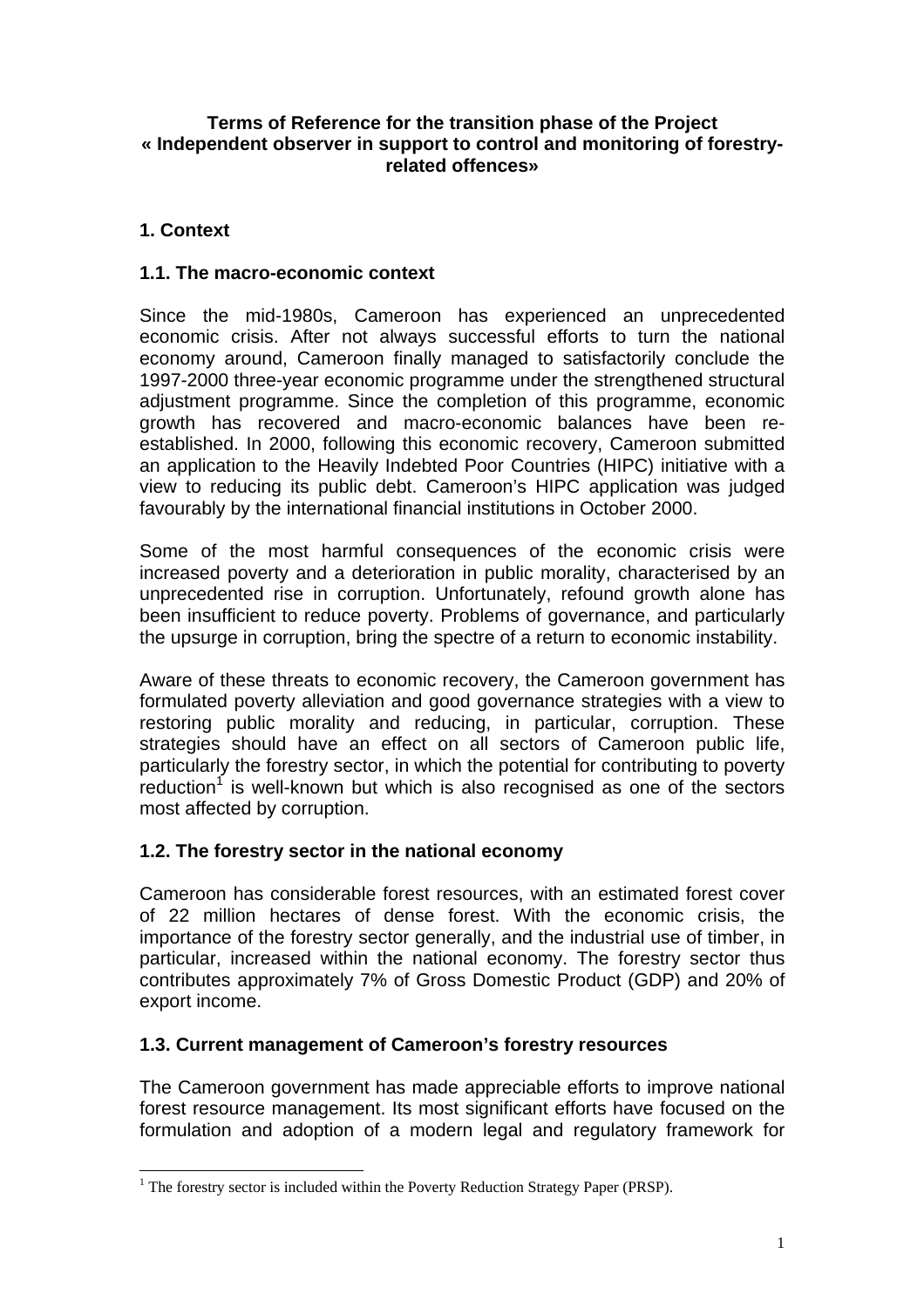forest resource management. The most important elements of this legal and regulatory framework are the 1994 law and its different implementation texts.

The institutional framework has also been improved with the creation of the Ministry of the Environment and Forestry (MINEF). More recently, the government created the Programme to Secure Forestry Revenue (PSFR), which links MINEF to the Ministry of the Economy and Finances (MINEFI) with the aim of ensuring a better collection of tax revenue from logging activities. MINEF has set up an Urgent Action Programme (UAP), which provides, among other things, for the monitoring and regularisation of logging titles, with the aid and supervision of the donor community. The Special Forestry Development Fund (FSDF) is working effectively.

On a technical level, the Computerised Forestry Information Management System (SIGIF) has been established and enables the partial monitoring of forestry activity. The procedures for formulation, approval and monitoring of management plans are in the process of being developed. The Allocation Planning Strategy, adopted in June 1999 and revised in June 2000, is being respected by the central departments: the «wood recovery permit» have been brought back into line with their strict legal definition and the procedures for allocating concessions and sale of standing volume have become more transparent thanks, partly, to the presence of an independent observer during the interministerial sessions. This improvement in transparency is resulting in increased tax revenue from forestry activity: the level of area royalties for concessions and sale of standing volume increased by 2 and 10 respectively during the 2000/01 tenders; and 50% of this income will go to communes and neighbouring local populations for rural development.

Progress achieved to date can be summarised as follows: the rules are becoming clearer and increasingly better defined; abuses committed by some loggers are no longer concealed behind all kinds of special dispensations. They are now offences that can more easily be identified during field monitoring. However, in spite of these positive developments, violations and failures to respect forestry law and the obligations of holders of concessions and/or logging rights, along with an absence of monitoring by the authorities, can still be observed. The rapid increase in sales via auction is one such example.

Much thus remains to be done in order to strengthen the positive impacts on the ground and ensure their sustainability. Management plans are still not being applied. In fact, industrial logging activity remains almost anarchic due, largely, to the authorities' weak capacity to monitor logging operations on the ground. Regulations are not always respected. The increase in area royalties may even encourage some loggers to exploit areas outside the limits of the titles allocated to them. The forestry monitoring departments have a bad reputation, which creates a climate of suspicion and mistrust among other stakeholders in forest management. This lack of control results in an enormous loss of tax revenue and raises the problem of an equitable distribution of the profits from logging, which are largely monopolised by the private sector. Despite recent progress, the forestry sector's contribution to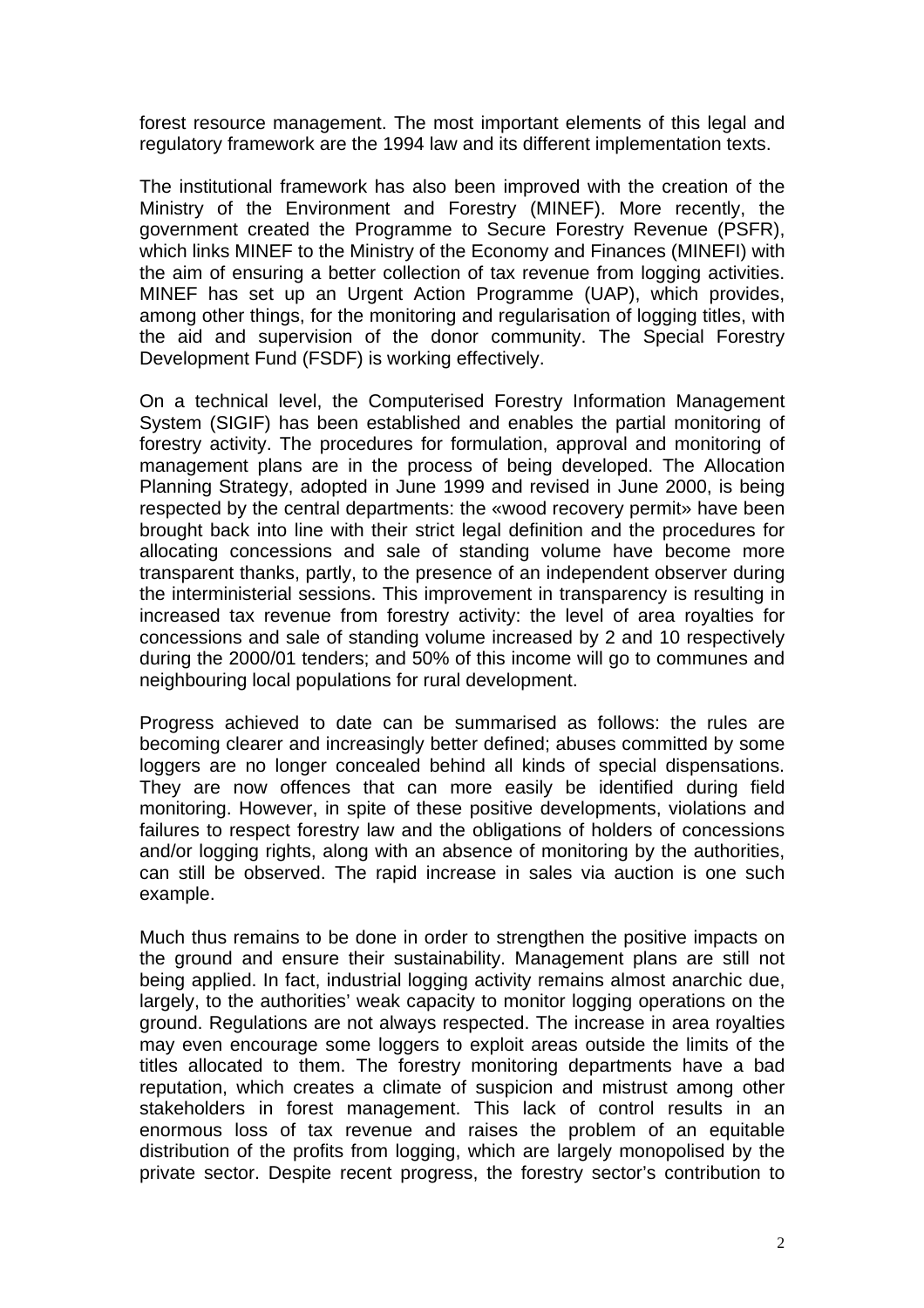the national challenge of poverty reduction falls far short of its potential. In fact, the very continued existence of these resources is under threat, for the areas actually being logged are greater than the areas officially open to logging and the forest's timber wealth is in uncontrollable decline.

The government has undertaken an institutional review of the forestry sector in order to help it to, among other things, formulate a strategy for monitoring logging operations and protected areas. In order to promote the sustainable management of its forests and encourage a strengthening of its capacities, MINEF plans to introduce an independent observer into the MINEF control missions, with a mandate to encourage civil society participation in national forestry monitoring.

#### **1.4. The project in support to control and monitoring of forestry-related offences by an independent observer**

Given the inadequacies, the lack of credibility and the weak capacity of the civil service, MINEF has undertaken to implement, with donor support, a project to support the control and monitoring of forestry-related offences. This will take the form of an independent observer. The main features of this project are:

The conducting of field monitoring operations by the forest authorities (MINEF) with the support of an independent observer who has international credibility in the area of monitoring forest law enforcement and empowering civil society.

The role of the independent observer for forestry monitoring draws much of its inspiration from that of the independent observer for logging titles allocations, the difference being that the former plays an ongoing and active operational role.

- To contribute to the monitoring information flow (at local, national and international level) in order to improve transparency;
- To facilitate the development of a computerised system for tracking cases and monitoring control missions;

In preparation for this project, the international NGO Global Witness (GW) was invited to conduct two scoping missions in June and October 2000. It implemented a transition phase from April to November 2001. During this phase, MINEF's Central Control Unit (CCU) carried out experimental field monitoring missions in the presence of Global Witness.

Moreover, the Minister, or his Environment and Forestry representative, in a letter dated 22 November 2002 (Ref. 0485) stated his desire to see a continuation of the Global Witness transition phase, until such time as an independent observer, recruited via an international call for bids, takes office. MINEF is seeking the financial support of a number of donors in this regard.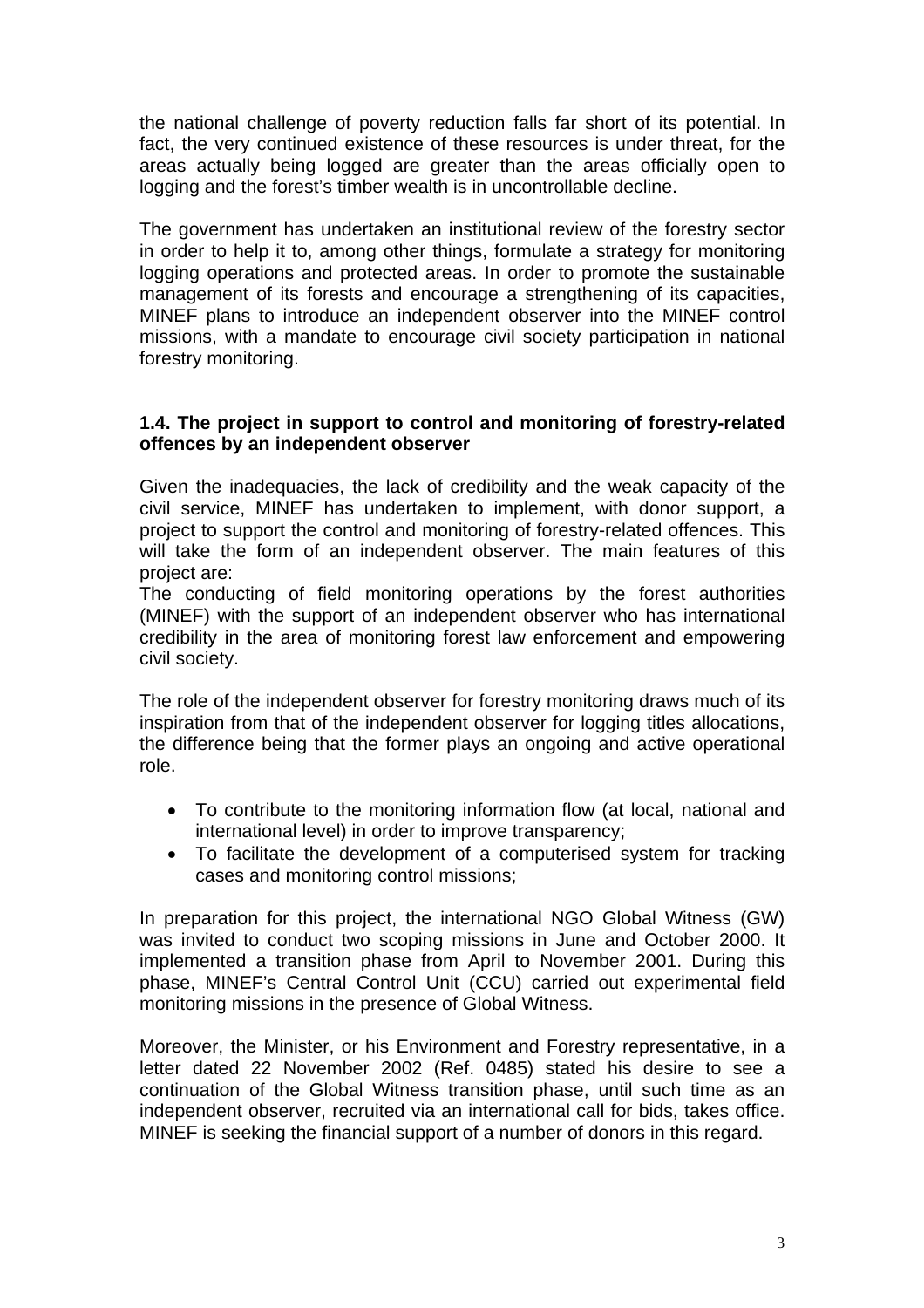### **2. Objectives of the transition phase**

The overall objective of the forestry control project in the long term is to provide support to the establishment of the principle of good governance in the forestry sector, in order to improve this sector's contribution to poverty alleviation through a sustainable management of forest resources. This project's transition phase, lasting until the independent observer selected through an international call for bids is in post, aims to achieve the following specific objectives:

- 1. To ensure the objectivity and transparency of monitoring operations undertaken by MINEF through the participation of an independent observer with international credibility, the reports and recommendations of which will be made public.
- 2. To strengthen the operational capacity of MINEF law enforcement services and, particularly, the CCU, through the application and improvement of procedures.
- 3. To analyse clarifications in control methods through the role of the different players in forest monitoring and the follow up for a precise reference list of offences and sanctions, based on the legal and regulatory framework in force.
- 4. To help monitor implementation of recommendations and decisions from the CCU's control missions undertaken with the assistance of the independent observer.

#### **3. The independent observer's mandate**

- (i.) In order to be able to monitor the conduct of the CCU's control missions and to observe all stages of control, the Independent Observer<sup>[2](#page-3-0)</sup> will be recorded, as a member, on all mission orders and all memoranda relating to the constitutions of a CCU control mission. Consequently, the Independent Observer may join any joint mission at any time, should it be unable to join such a mission from the start date. As a member of all joint missions, the Independent Observer will retain a copy of all mission orders issued by the Minister or his representative.
- (ii.) The independent observer will monitor the conduct of CCU control missions, it will have free access, without the need for prior authorisation, to all documents relating to these missions. This relates, in particular, to titles, letters and official statements relating to joint, verification and requested missions. It will also have similar access to the Register of violation of law reports, and will observe all stages of control. It will put its initials on the CCU reports, compare them with data collected and, where necessary, make observations in the margin. The Observer will send the Minister or his representative a detailed report of each of the control missions, indicating in particular its observations regarding respect for procedures and mission orders, along with general observations and its recommendations.

<span id="page-3-0"></span><sup>&</sup>lt;sup>2</sup>  $2$  The composition of the Independent Observer team will be determined contractually between the Independent Observer and MINEF.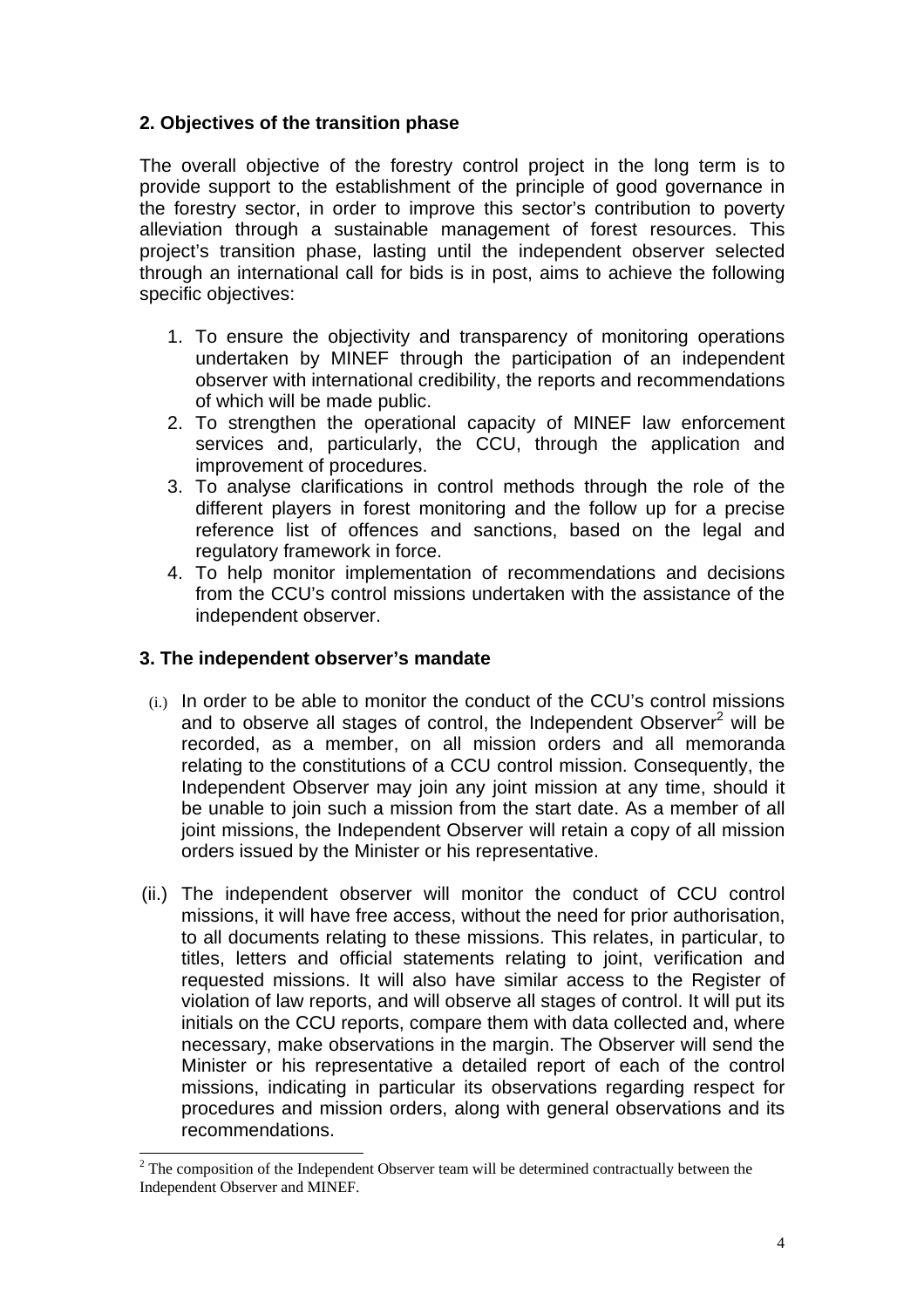- (iii.) The Independent Observer will attend all subsequent hearing of any accused person whose offences were not the subject of an official statement during the course of a mission. The CCU is required to inform the Independent Observer of the dates on which such hearings will take place by sending copies of the notice of hearing to the Independent Observer.
- (iv.) For each mission the CCU report along with the Observer's report, will be sent by MINEF or the Independent Observer to the logging companies that were the object of the control, to any national authorities requesting them and to relevant donors. Communication of these reports will be undertaken on request within a period of 7 days following transmission of this report to MINEF.
- (v.) Control activities will focus on all logging titles and, in particular, respect for the limits and standards of intervention within the forest environment. Control activities will also cover all permits for the removal of timber abandoned in the forest. Control missions including the independent observer will also be undertaken in concessions as yet unallocated.
- (vi.) The Independent Observer will be associated in priority to CCU's missions. Should CCU staff not be available, sworn-in external services' staff may conduct the said missions together with the Independent Observer.
- (vii.) Within the context of publication of the independent observer's reports, validation meetings will be held every three months, as from the date of signing of this contract between the Minister or his representative, the donors and the Independent Observer. To this end, this latter is authorised to make all necessary material and data available to those concerned. At the end of this quarterly meeting or, failing this, 30 days following the anticipated date, the Independent Observer is authorised to publish its reports.

During the transition phase, the independent observer, in association with the CCU and other partners, will undertake the following activities:

3.1 In the two weeks following the signing of this contract, a « quarterly control mission programme designed jointly by the CCU and the Independent Observer » will be established. This programme will be detailed and will cover the different provinces and logging titles, focusing particular attention on provinces and titles that have not been subject to sufficient control missions during the last CCU control mission schedule.

3.2. Support the CCU's field missions by participating in law enforcement missions to monitor logging operations, regardless of the kind of title or authorisation, including the removal of auctioned wood. Consequently, the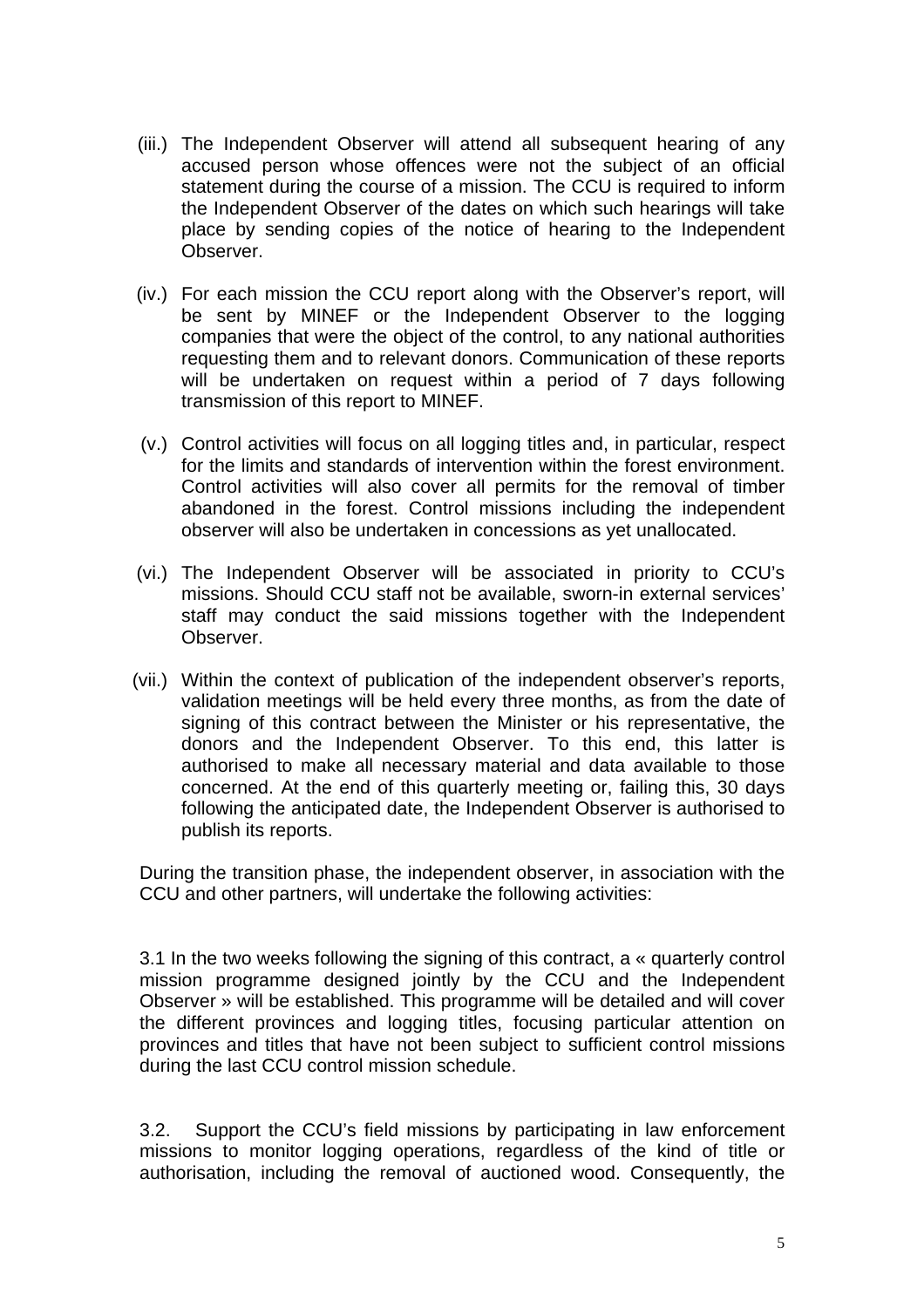Independent Observer will have free access, without the need for prior authorisation, to all documents necessary for the preparation of any mission. The Independent Observer may continue a joint investigation mission if, for any reason, the CCU is not in a position to continue. In this case, the Independent Observer will, in all cases, produce an information report for the attention of the Minister or his representative.

The Independent Observer has the right to inquire, without prior authorisation, as to the outcome of an official statement at any stage in the procedure. To this end, the Independent Observer and the services responsible for case tracking, will hold monthly meetings on the state of progress of all cases.

In addition to joint missions, the CCU and the Independent Observer may also jointly conduct a requested mission. These missions are requested by the Independent Observer and approved by the Minister or his representative, following one or several complaints received from local NGOs or other sources.

In the case of a requested mission, the authorisation to conduct such a mission must be granted by the Minister or his representative within a relatively short length of time, and not to exceed one working week, from the date of submission of the request. In relation to this mission, the Independent Observer will maintain a maximum synergy with the CCU.

If authorisation to undertake, together with the CCU, a requested mission is not forthcoming within a relatively short period of time, not to exceed one working week, in order to avoid losing proof and signs of proof of an offence, the Independent Observer will have the right to undertake a mission to verify the facts without a CCU presence. In this case, the Independent Observer will take the original mission request and will work in close collaboration with local control staff.

3.3. To report to MINEF the results of other freely-undertaken investigations into logging operations during implementation of the established control programme.

In addition to the joint missions, the Independent Observer will conduct verification missions, understood as being missions undertaken by the Independent Observer to confirm or invalidate a report produced by the CCU following a field mission in which the Independent Observer was not involved.

Verification missions are conducted at the request of the Minister or his representative, contracted by a logging company, a donor, a population concerned in question or the Independent Observer.

The Independent Observer must obtain authorisation from the Minister or his representative within a relatively short period of time, not exceeding one working week from the date of the request.

3.4 Through its recommendations, the Independent Observer will help MINEF: